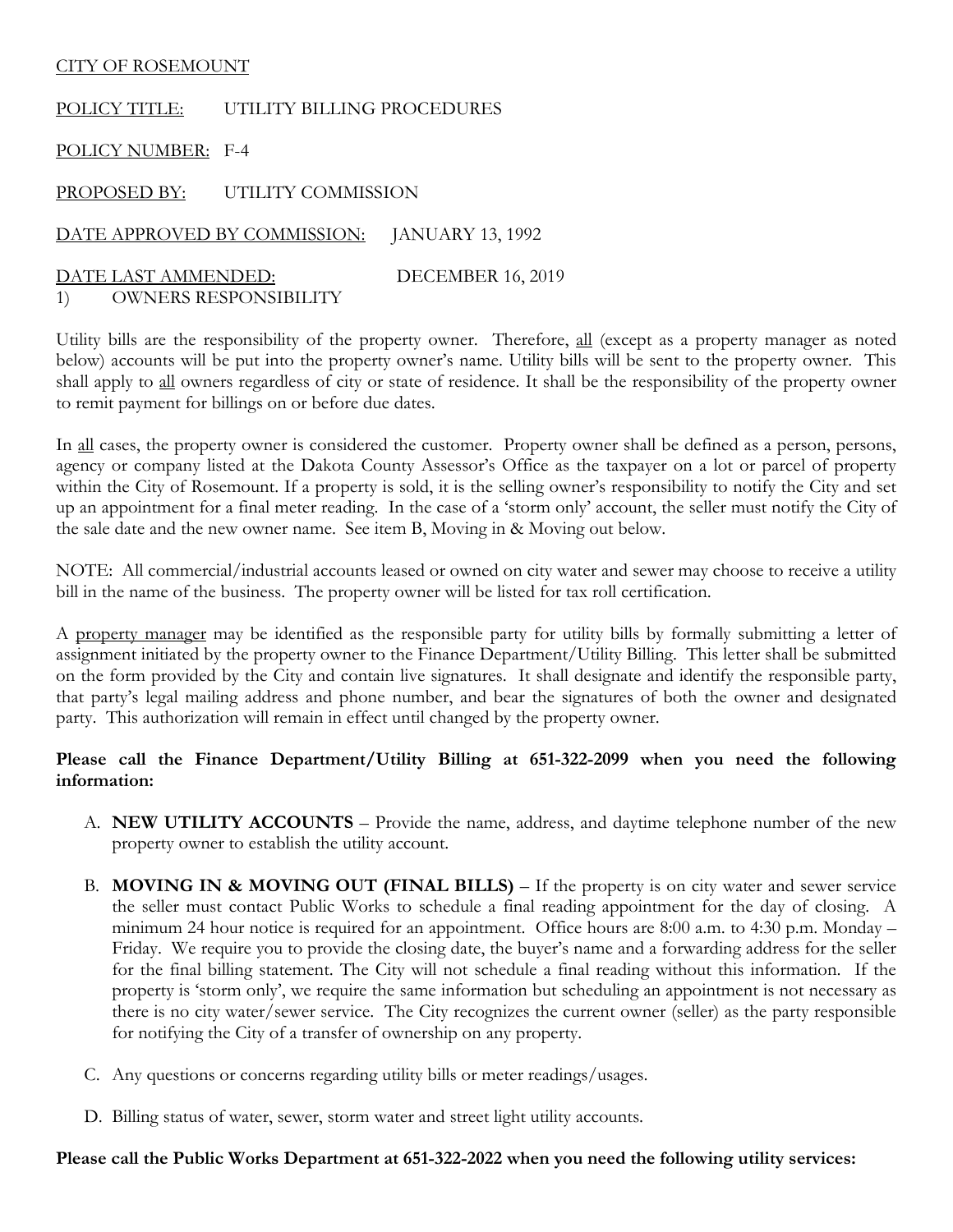- A. **WATER AND SEWER MAINTENANCE** Property owners should call if having some kind of problem with their water meter, need to have service shut off while a repair is done in their home, or any other type of maintenance issue. City staff will determine if the issue requires staff attention or if the problem is the homeowner's responsibility to contact a plumber. If the issue is the responsibility of the City, an appointment will be set up for the repair at no charge if the problem is not the result of negligence. After business hours or on weekends, for non-emergency calls, a fee will be charged as stated in the current Fee Resolution.
- B. **DOOR TAGS** A door tag may be left at a property for various reasons. Please follow the instructions on the tag and contact the City as soon as possible.

## 2) **UTILITY BILLS OR STATEMENTS**

The City processes quarterly cycle billing. The city is divided into 3 sections: Section 1 is all property(s) north of CR42 and west of TH3, and is considered Cycle 1. Section 2 is all property(s) south of CR42 and west of TH3 and all storm water only accounts, and is considered Cycle 2. Section 3 is all property(s) east of TH3 and all commercial, industrial, institutional and multi-family housing, and is considered Cycle 3. Bills are mailed out monthly on a rotating cycle with the billing period a full 3 month (quarter) term. All bills are due on the  $20<sup>th</sup>$  of the billing month. Statements will reflect that month's due date. Customers will not be allowed to write post-dated checks to be held. The City will deposit payments received on a daily basis. Any unpaid balance not received by close of business on the due date will result in a 6% late penalty addition to that account balance. Any payment received after close of business on the due date is considered late; there is <u>no</u> grace period.

### 3) **PAST DUE ACCOUNTS**

When payment in full for a utility balance is not received by the due date, a 6% penalty on water charges, a 6% penalty on sewer charges, a 6% penalty on Capital Improvement Fund charges, a 6% penalty on storm water charges and a 6% penalty on street light charges will be added to the account balance. If a payment received after the due date includes the late penalty charges, no further action is required by the customer. Quarterly billings and subsequent penalties will accrue on the account until paid in full or certified to the property taxes (see Item 12). No additional notice will be sent if late penalties are added. The unpaid balance will be listed on your next quarterly billing statement as a previous balance.

## 4) **PAYMENTS**

The City accepts utility payments in the following manner:

- a. Check, bank draft or cash by mail. Please allow ample mail processing time; payments must be *received*  by the close of business on the due date. We will not accept a postmark date as on time.
- b. Check or cash payments may be placed in one of the City's drop boxes located in the upper level of City Hall parking lot next to front door, lower level of City Hall parking lot across from main door is a driveup box, and a drop box on the wall inside City Hall next to the front window/counter.
- c. Cash, check, debit and credit card payments by walk-in at City Hall during normal business hours.
- d. Phone payments are accepted by our online bill pay processor PSN by calling 877-885-7968. You will need to have your complete account number ready when you call.
- e. On-line payments can be made using a credit or debit card or e-check. Visit the city website [www.ci.rosemount.mn.us](http://www.ci.rosemount.mn.us/) for links to Payment Service Network (PSN) to first register your account. Once registered, you may make payments, view account and payment history, reprint bills, and/or optout of paper statements. Please call 877-885-7968 if you have registration and/or set-up questions.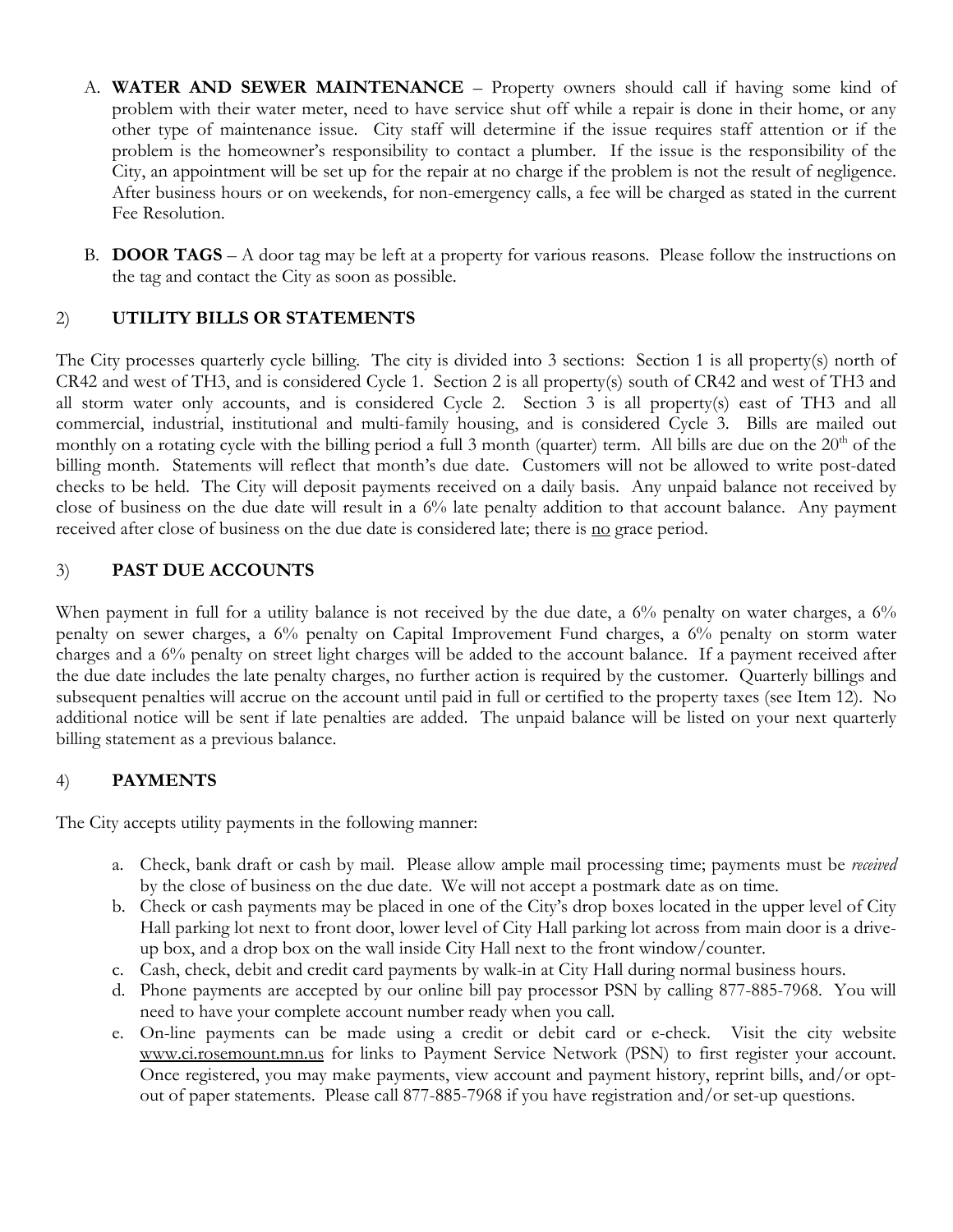## 5) **REFUND POLICY**

Refunds for overpayments will be made on terminated accounts only, and only if the overpayment is \$100.00 or more. Overpayments less than \$100.00 will be credited to the current and active account. The only exception to the refund policy is in the event of an overpayment resulting from a clerical error. In this case, the owner may decide if they would like a refund or a credit on their account.

# 6) **COURTESY CREDIT / BILLING ADJUSTMENTS**

A one-time courtesy credit will be allowed for penalty charges if there is a discrepancy in the date the payment was received by the City, once the City is notified by the owner. The adjustment will only be granted during the current billing quarter for only that quarter's late fees.

# 7) **NEW METER INSTALLATION / DISCONNECT AND RECONNECTION CHARGE**

Water billing shall start at the time of installation/pickup of a water meter. Prior to meter installation, only storm water charges may apply. Water meters shall be purchased from the City at a charge designated by the current Fee Resolution. Where service has been turned off, a service charge for the shut-off will be placed on the final billing or the next quarterly bill per the Fee Resolution. When water service resumes, a service charge for the turn-on will be placed on the final billing or next quarterly bill per the Fee Resolution. ONLY CITY STAFF MAY TURN WATER ON OR SHUT WATER OFF. Please schedule an appointment with Public Works if shut-off or turn-on service is needed. Residential meters are to be installed by a licensed plumber or the owner only. All other meters are to be installed by the plumbing contractor but may require an appointment with Public Works to install or program the reading device. Note: While water is shut off, the fixed charges will still be billed quarterly; only the water & sewer usage charges are stopped until the meter is reinstalled.

When a meter has been found to be faulty for some reason, clogged or stopped, the amount of water used and billed will be estimated in accordance with the amount used previously in the year.

The property owner may, by written request, have a meter tested for accuracy by submitting a deposit for the testing in the amount stated in the current Fee Resolution. The fees are based on meter size and the testing is performed by an independent source. If testing indicates an error over 5% of the water consumed, the deposit is refunded, the utility account will be adjusted accordingly, and a new meter will be installed at no charge. Such adjustment shall not extend back more than one billing period from the date of written request.

# 8) **IRRIGATION METERS FOR COMMERCIAL, INDUSTRIAL & MULTI-FAMILY PROPERTY**

The City will require the management company of an HOA or owner of a commercial/industrial property to seasonally remove and reinstall their irrigation meters if the meter is not located in a temperature controlled building to prevent freezing and meter breakage. They must also schedule an appointment with Public Works for the water shut off and/or turn on so the City may obtain a meter reading to properly bill usage. The City will shut off the water and suspend billing the water fixed charges until the meter(s) are reinstalled. Prior to turning on the water in the spring, the owner or management company must set up an appointment with Public Works to verify the proper reinstallation and turn on the water. ONLY CITY STAFF MAY TURN ON OR SHUT OFF WATER. If the City is not notified of a seasonal meter removal, all applicable billing charges will continue uninterrupted.

## 9) **CAPITAL IMPROVEMENT FUND & FIXED CHARGES FOR INSTITUTIONAL ACCOUNTS WITH IRRIGATION**

Schools, churches and government agencies are considered institutional accounts. These accounts shall be exempt from the Capital Improvement Fund charge on their second meter, if they have more than one, and will be billed only the fixed charge and usage. The charges billed on the account for the regular meter will include the Capital Improvement Fund fee based on the largest of the two meter sizes.